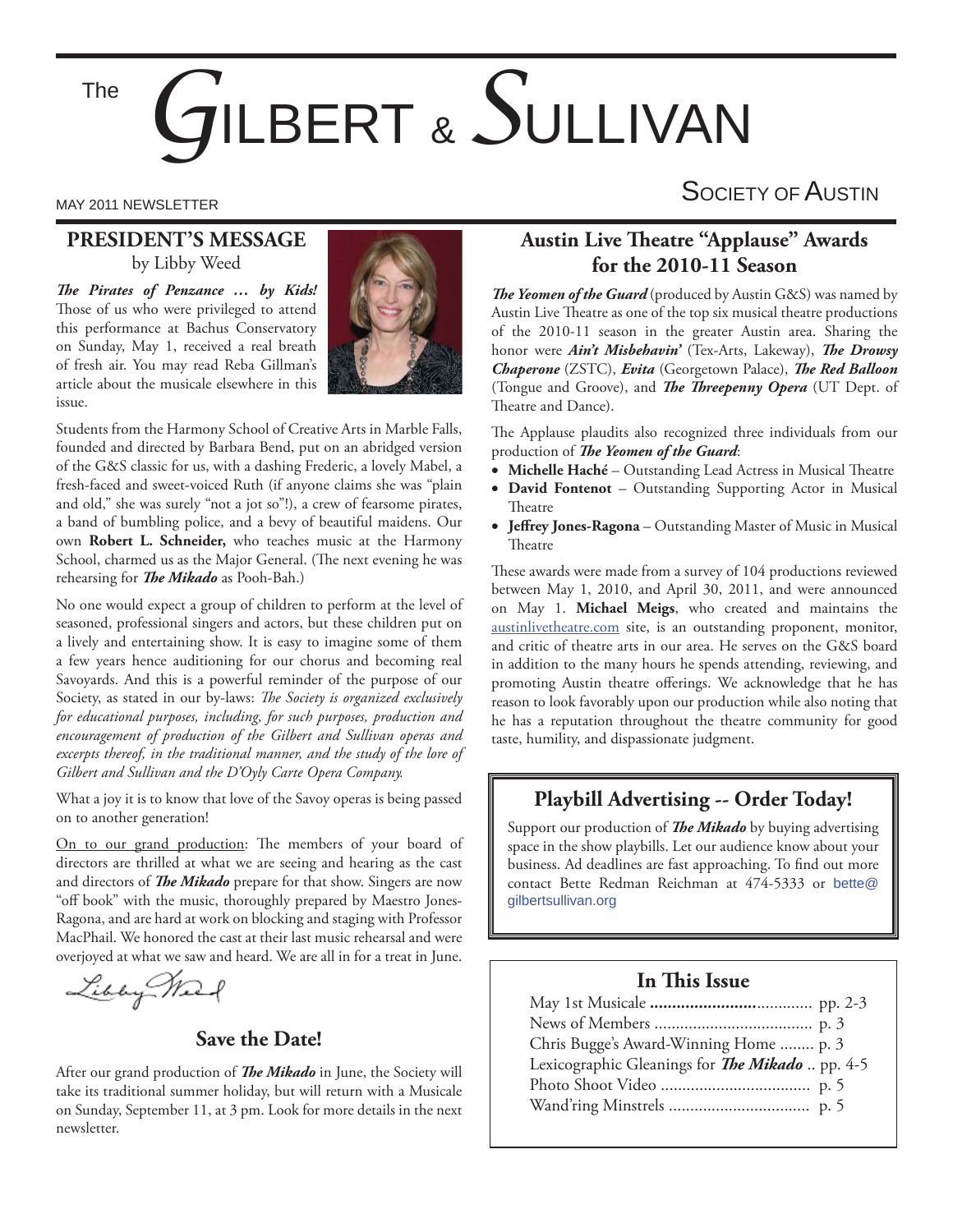#### May 1<sup>st</sup> Musicale

by Reba Gillman

On Sunday afternoon, May 1, about 70 people gathered for an unusual G&S Society Musicale. The children of the Harmony School of Creative Arts in Marble Falls came to the Bachus Conservatory at 8000 Anderson Square to perform an informal version of *The* Pirates of Penzance. An occasional forgotten word or misplaced step served to remind us of the youth of the performers, and as all happily survived and enthusiastically proceeded, we saw that the kids were having a good time, and learning an important reality about show biz. The performers were: Samuel - Lance Cox; Pirate King - **David Bend**; Pirate King Apprentice - **Matthew Weagant**; Frederic - **Henry Rowland**; Ruth - **Anna Herrington**; Pirates - **Shelby Bettin**, **Chance Cox**, **McKenzey Fox**, **Emma Levine**; Kate - **Laura Bidwell**; Edith - **Sydney Sommer**; Isabel - **Chloe Madigan**; Mabel - **Melissa Anderson**; Daughters - **Emmy Gunlock**, **Kassidie Jamar**, **Blakely Schwope**; Major-General - **Robert L. Schneider**; Sergeant of Police - **Crystal Marroquin**; Police: **Shelby Bettin**, **Chance Cox**, **Lance Cox**, **McKenzey Fox**, **Emmy Gunlock**, **Emma Levine**, **Chloe Madigan**, and **Blakely Schwope**. Director - **David** 

**Bend**; Vocal Coach - **Robert L Schneider**; and Choreographer - **Chandra Irvin**. A copy of the program appears on page 3.

In this 35th year of our existence you may have noticed several unusual goings-on. We are feeling our strength and growth. Artistic and Stage Director Ralph MacPhail, Jr., Music Director Jeffrey **Jones-Ragona**, and Production Manager **Bill Hatcher** are raising the professional level of our productions, and our Board of Directors is stronger than ever. Our activities are well organized and we are able to experiment and try new ideas. The **Mikado** Sing-along last November was a first for us, and so was this *The Pirates of Penzance … by Kids!*

As the performance drew to a close, Robert L. Schneider sang the Pirate King lead-in, and the audience rose to sing "Hail, Poetry," followed by "Now to the banquet we press," from **The Sorcerer**, and all gathered in the lobby to chat and munch. Many thanks to Sue and Brett Bachus for allowing us to use the pleasant concert space in their Conservatory, and to our board members who provided the refreshments.

*photos courtesy Nanci Jay see more at* gilbertsullivanaustin.smugmug.com

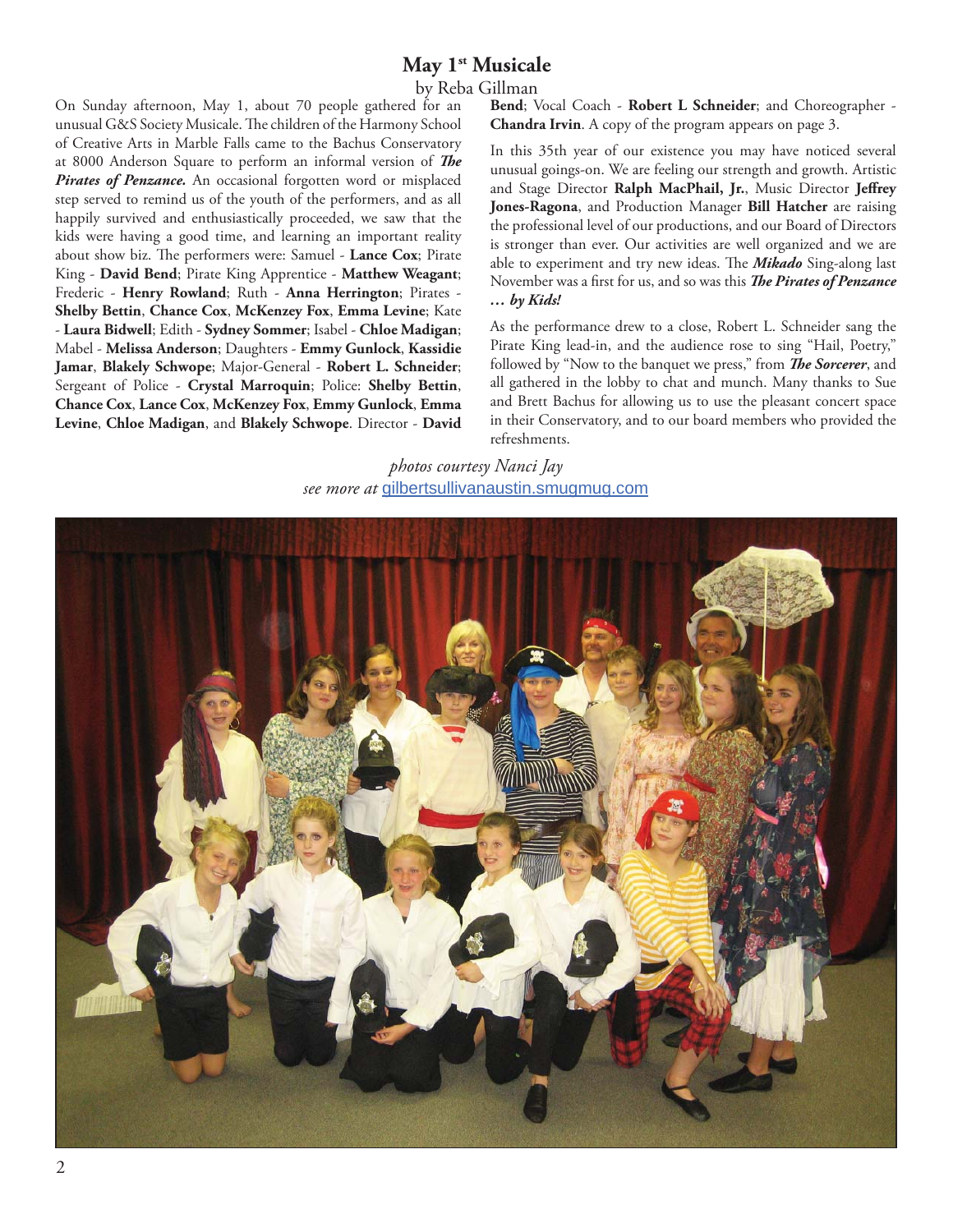



*Robert L. Schneider as Major-General Stanley*

#### **Send Us Your News!**

The next newsletter should arrive in early September; the deadline for submissions will be in mid-August. Please send your news to news@gilbertsullivan.org. Thanks!

#### **NEWS of our MEMBERS**

In April, the St. Edward's University program Spotlight on Opera presented four short American operas in two completely staged and rehearsed productions. **Cindy Sadler** is the General Director, and performers who have appeared in our G&S productions were **Lisa Alexander**, **Jay Lucas Chacon**, **Patricia Combs**, **Andy Fleming**, **June Julian**, and **Christina Leidel**. They worked hard preparing the roles, and are seriously pursuing professional training. Two of the operas were short and humorous, and two were longer and more serious. *The Medium*, by Gian-Carlo Menotti, was especially well done and very moving. Lisa Alexander played the part of the medium, and June Julian played her daughter, Monica. They were excellent. *Trouble in Tahiti*, by Leonard Bernstein, was a more cynical work, but Patricia Combs and Jay Lucas Chacon performed very well in principal roles.

**Angela Irving** has been singing in our chorus for several years with humor and enthusiasm. This year she will play the part of Peep-Bo in our production of *The Mikado*. She teaches voice at Texas State University, and performed John Dowland songs there on May 2 in an evening of classical guitar music.

**Steven Long** (son of members Mark & Roberta Long), who was in the chorus of GSSA productions of *Patience* and *H.M.S. Pinafore*, announced his engagement to **Sonia Nizny**. Steven, a bass, and Sonia, a soprano, were cast as the Pirate King and Edith last year in **The Pirates of Penzance** in Jerusalem. Steve and Sonia currently live in New York. The wedding will be next spring.

#### **Chris Buggé's Award-Winning Log Home**

Chris Buggé's new log home has just been completed. It is situated on the Lake Austin waterfront at Greenshores, and was voted most energy efficient new home by the *Austin Business Journal* in their January 28, 2011, edition. It is built of huge highly insulative lodgepole pine logs from Colorado, and has solar power panels. In addition, the heating/air conditioning uses a geothermal system that recycles lake water as the heat sink. A byproduct of this is free heated water which is fed to the inlet lines of the two tankless propane domestic hot water heaters, thereby reducing the propane usage. The house was built into the land that faces the morning sun but is situated with no windows facing the hot afternoon sun. There are several gargoyles in prominent rooftop positions who work 24/7 to keep away evil spirits and politicians.

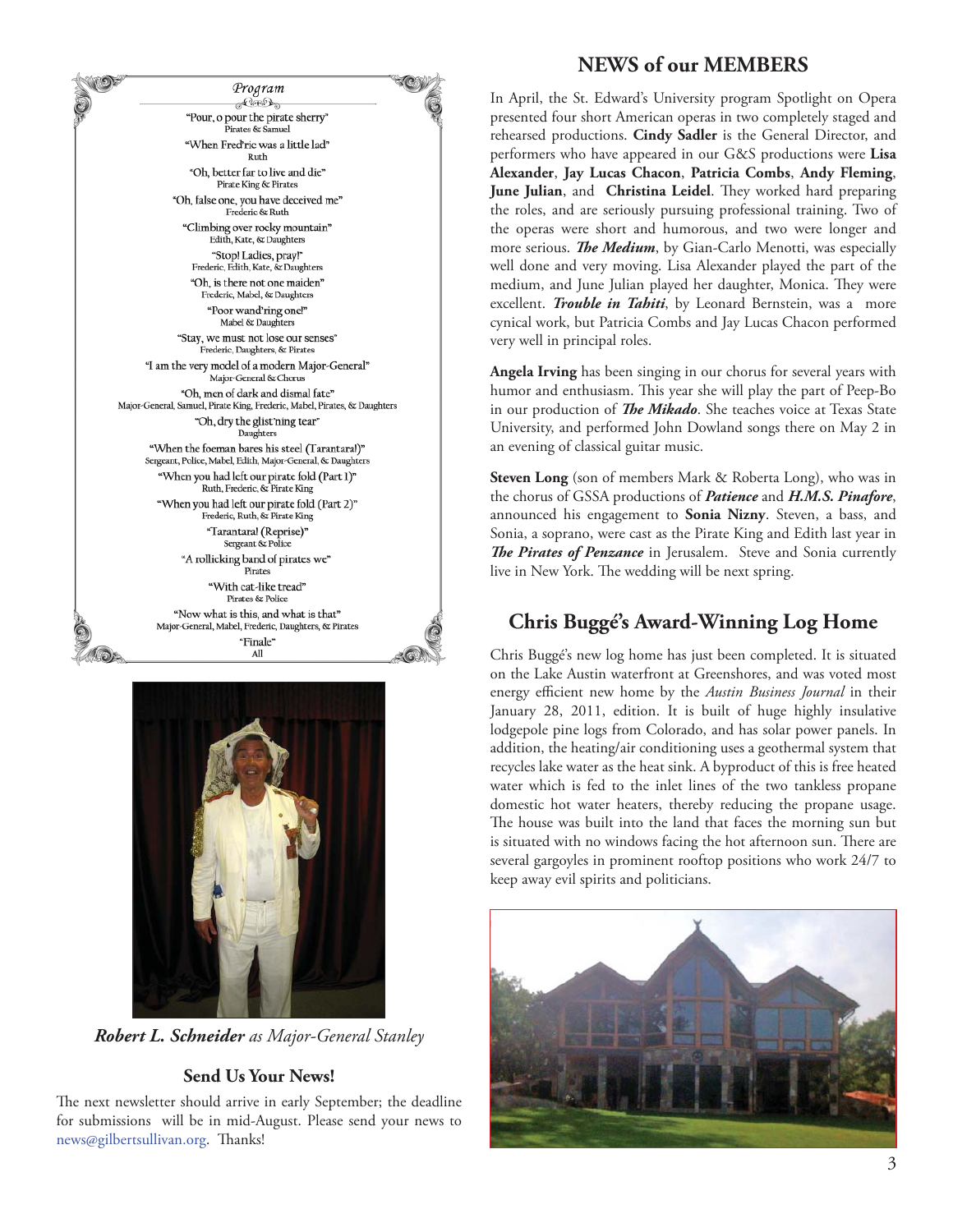

#### **Lexicographic Gleanings for The Mikado**

by Artistic Director Ralph MacPhail, Jr. (and Harry Benford!)

One of the many delights of Gilbert & Sullivan is appreciating librettist William Schwenck Gilbert's mastery of the English language and especially his vocabulary, which, like Katisha's

circulation, just may be "the largest in the world."

And nobody has studied Gilbert's vocabulary more than Harry Benford, long-time Faculty Adviser to The University of Michigan Gilbert & Sullivan Society and author of the invaluable *Gilbert and Sullivan Lexicon*, now in its third edition*.*

Harry was kind enough to allow me to skim a baker's dozen of his explanations of terms from *The Mikado* to share with you.

**Pre-Adamite** (**Pooh-Bah claims to be "of pre-Adamite ancestral descent"):** "Brewer [in his *Dictionary of Phrase and Fable*] informs us that this was the name given by Isaac de la Peyrère to a race of men whom he thought to have existed before the days of the Garden of Eden. He thought that only Jews are descended from Adam and Eve and that Gentiles derive from Pre-Adamites."

**Ablutioner (Pooh-Bah accuses Nanki-Poo of being a "very imperfect ablutioner")**: "Pooh-Bah seems to imply that Nanki-Poo needs a bath, which at first seems out of character for a G&S tenor. But remember that he has been traveling for a month, or nearly, and without so much as a pocket handkerchief to mop his brow or dust his sandals. Then, too, there are just so many words that rhyme with *executioner*."

**Guy ("the lady from the provinces, who dresses like a guy" is on**  Ko-Ko's little list): "This refers to the effigies of Guy Fawkes that are burned each November 5 in Britain to celebrate his lack of success in blowing up the Houses of Parliament in 1605. . . . [Jane W.] Stedman notes that the phrase 'was also current in Gilbert's day as meaning someone grotesque or ridiculously dressed—in this case the lady dresses inappropriately in attempting to look fashionable.' [J. Stuart] Bradshaw assures us the expression is still in use in England. Some observers think Gilbert had in mind the American slang term for a man. The term was in those days not well known in England. . . , so I doubt the validity of the proposal."

**Genius tutelary (The Three Little Maids claim to be freed from** the "genius tutelary" of their "ladies' seminary"): "The OED [Oxford English Dictionary] . . . says regarding *genius*: 'With reference to classical pagan belief: The tutelary god or attendant spirit allotted to every person at his birth to govern his fortune and determine his character . . . ; also, the tutelary and controlling spirit similarly connected with a place, an institution, etc.' To this we may add that *tutelary* pertains to guardianship."

**Marine Parade (Yum-Yum says that Nanki-Poo "is the gentlemen who used to play so beautifully on the—on the—" and Pitti-Sing reminds her that she seems to be searching for the term "Marine**  Parade"): "In seaside resort cities, a waterfront street or promenade, usually with the beach on one side and major hotels, shops, etc., on the other. Since few American audiences understand the term, Pitti-Sing might substitute some familiar words such as *board walk.* 

I admit this would spoil Yum-Yum's dumb reference to a musical instrument, but that's a badly strained joke that might well be left out anyhow." [I don't often disagree with Harry, but—bah!]

**Lucius Junius Brutus (Nanki-Poo characterizes his father, the Mikado, as "the Lucius Junius Brutus of his race")**: "A Roman consul who lived about 500 b.c. He condemned his own two sons to death when they were caught in a plot to restore the villainous Tarquinius to the monarchy. . . . [Daniel] Knight adds that Lucius Junius Brutus's name has become synonymous with duty above all."

**And for yam I should get toco (Yum-Yum fears this if she embraces Nanki-Poo since she's engaged to Ko-Ko)**: "For today's audiences this is one of the most confusing expressions in the entire G&S canon. Let's start with *toco*. The OED . . . defines this as slang for chastisement or corporal punishment. There is good evidence that it was a common expression in Victorian England. . . . In some editions, incidentally, the word is spelled "toko." [Eric] Partridge [in his *Dictionary of Slang and Unconventional English*] has an entry: '*Toco for yam*. To be punished.' It goes on to say that the expression, which dates back as far as 1860, is analogous to the Biblical stone for a loaf of bread. More explicitly, you can take it to mean 'For doing something pleasant I should be punished.' I think we can conclude that the term was generally understood in the vernacular of the day, but mystifies people today. Whoever is playing Yum-Yum can substitute 'that' for 'yam' and accompany 'toko' with a finger drawn across her throat. If people still don't understand, it's their own fault for not owning a copy of this book." [This substitute of "that" for "yam" appears in the G. Schirmer score, so that's the way the line is usually sung in American productions. But *not* in Austin—since 1998.]

**Happy Dispatch (Nanki-Poo threatens to "perform the Happy Dispatch with this dagger" if he can't marry Yum-Yum)**: "A euphemism of *Hara-Kiri,* from *hara* meaning 'belly' and *kiri* meaning 'cut.' It refers to suicide by disembowelment as formerly practiced, with due ceremony, by the highest classes in Japan when in disgrace. [Daniel] Knight adds that the suicide's family was also required to die with him unless a special writ was obtained from the emperor. The practice went out in the late 1800s."

**Parliamentary Trains (One of the Mikado's punishments is**  to make railway car graffiti scribblers "ride on a buffer, In Parliamentary trains"): "In 1844 the British Parliament decreed that each workday every railroad company had to run at least one train in each direction, with stops at every station, and run at least twelve miles an hour. The law was changed in1883, but those minimumfare parliamentary trains were still slow and uncomfortable."

**Monday Pops (Another of the Mikado's punishments is to force "music-hall singers" to listen to music "At classical Monday**  Pops"): "Popular concerts. [Arthur] Jacobs explains the term as being short for 'Classical Monday Popular Concerts.' They were established in 1858 by the music publishing house of Chappell and were held in St. James's Hall, on the site of the present-day Piccadilly Hotel. . . ."

**Snickersnee (Ko-Ko, in his lie about a beheading that never happened, tells the Mikado that he "drew" his "snickersnee")**: "An old, jocular word for a long knife or small sword; the term is from the Dutch *snik and snee*, a sailor's knife. It has also been *[continued on page 5]*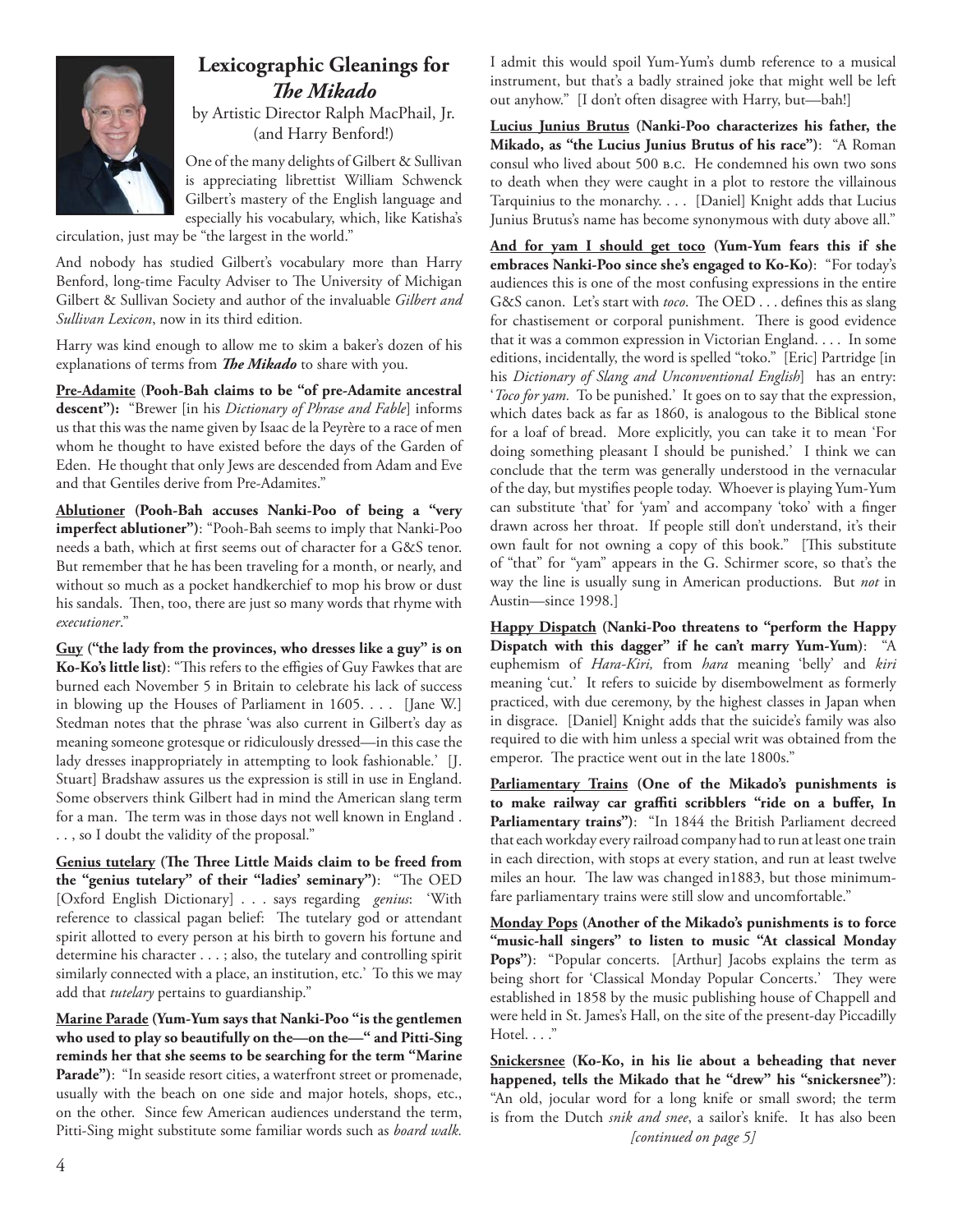| <b>MEMBERSHIP FORM</b><br>We encourage you to join our Society. If you are a member, please check your membership renewal on the top of the mailing label.<br>If expired or near expiration, your membership needs to be updated! To correct your address, renew your membership, or become a<br>member, complete this form, and mail it to us with your check, payable to "GSSA", or call to join (512) 472-4772 (GSSA). |                                                                                 |  |
|---------------------------------------------------------------------------------------------------------------------------------------------------------------------------------------------------------------------------------------------------------------------------------------------------------------------------------------------------------------------------------------------------------------------------|---------------------------------------------------------------------------------|--|
| Please check a membership category:<br>$\Box$ Individual (\$20-\$29)<br>$\Box$ Family/Group (\$30-\$49)<br>$\Box$ Patron (\$50-\$99)<br>Grand Duke or Duchess (\$100-\$249)<br><b>Major General (\$250-\$499)</b><br>$\Box$ Pooh-Bah (\$500-\$999)<br>Pirate King (\$1000-\$2499)<br>$\Box$ Savoyard (\$2500 & up)                                                                                                        | Does your company match donations?<br>I'd like to volunteer. I'm interested in: |  |
| We are proud to list our members in our programs, but if you would prefer NOT to be listed in our programs, please check here:                                                                                                                                                                                                                                                                                            |                                                                                 |  |

#### **Lexicographic Gleanings, cont. from page 4**

ascribed to the musical chord emitted by a well-swung vorpal blade. . . ."

**Niger (Ko-Ko, agreeing with Katisha, assures her that he likes "to see a tiger From the Congo or the Niger, And especially when**  lashing of his tail!"): "The general region of northwest Africa drained by the Niger River. Many critics have complained that tigers are not native to the Congo, Niger, or any other regions of Africa. Not only that, but *Niger* does not rhyme with *tiger*. Ko-Ko's education (a dropout Ph.D. in tailoring) obviously was not of the highest order. Gilbert, presumably, was only kidding."

Tom-tit: (Ko-Ko sings an affecting tale to Katisha about this **bird who committed suicide due to unrequited love)**: "A bird of the tit family, all being cute little chickadee-like rascals. Brewer . . . and the noted ornithologist Michael Walters . . . both agree that *Tom* implies not male, but small, as in Tom Thumb. This being so, was Gilbert careless when referring to 'a little tom-tit'? In any event, the context clearly implies a small male bird."

**If you're not familiar with Harry Benford's** *Gilbert and Sullivan Lexicon***, perhaps you will realize from reading these entries that it is probably the most entertaining reference work ever written. It is truly indispensible to any Savoyard's library—and it's still available, at a reduced price, from Amazon.com. Or if you'd like to help the Society and save postage costs, purchase your copy at**  the sales desk when you attend *The Mikado* in June.

Now put this newsletter aside, take out a piece of paper, and number from one to thirteen. . . .

#### **Photo Shoot Video**

Ever wonder about what goes into preparing the publicity for our grand summer production? AustinLiveTheatre.com attended the publicity photo session where Brenda Ladd worked with Russell Gregory (the Mikado), Tamsen Cohagan (Yum-Yum) and Holton Johnson (Nanki-Poo) to create the image for our flyers and poster (see page 6 for an example). You can view the five-minute video at the following link:

#### **http://tinyurl.com/ALTPSMK**

#### **Wand'ring Minstrels**

The Gilbert & Sullivan Society of Austin's Wand'ring Minstrels are "a thing of shreds and patches, of ballad, songs, and snatches, and dreamy lullaby," and are ready to entertain you at your next event. See our website, **www.gilbertsullivan.org**, for further details.

For bookings or additional information, please contact **Robert L. Schneider** by email at minstrels@gilbertsullivan.org, or by calling (512) 789-2928.



*Wand'ring Minstrels (l-r) Janette Jones, Martha Dudgeon, and Robert L. Schneider*

## **Armstrong Moving & Storage**

is the official moving and storage company of The Gilbert & Sullivan Society of Austin. Many thanks, Armstrong!